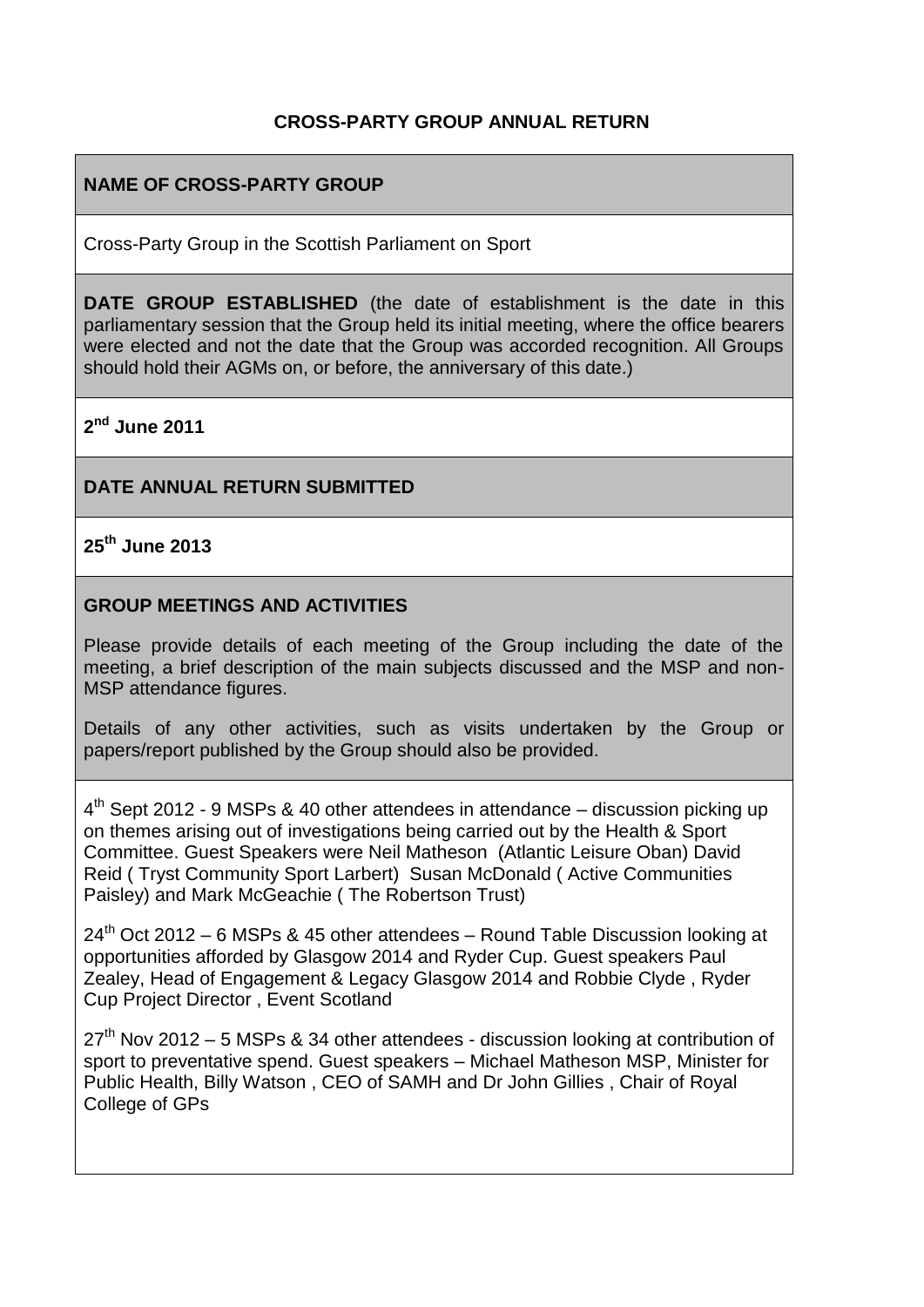$30<sup>th</sup>$  Jan 2013 – 7 MSPs & 41 other attendees – The benefits of volunteering – employer supported volunteering. The meeting was addressed by Brendan Dick, Director of BT Scotland followed by a round table discussion

 $28<sup>th</sup>$  Feb 2013 – 5 MSPs & 32 other attendees. Performance Sport, the team behind the team. Calum Wood, Assistant Institute Network Manager, sportscotland, East of Scotland Institute of Sport, Fiona Mather, Head of Physiotherapy, sportscotland Institute of Sport and Gillian Cook, World Champion, bobsleigh, Winter Olympics and Commonwealth long-jump athlete.

24<sup>th</sup> April - Elderly Activity in Sport. Guest speakers were David White – Scottish Government Physical Activity Champion, Edith Macintosh, Rehabilitation Consultant Care Inspectorate, Carolyn Wilson, and Falls Manager, Perth & Kinross Community Health Partnership, and Rona Gibb, Development Manager , Paths for All

### **MSP MEMBERS OF THE GROUP**

Please provide names of all MSP members of the Group. Note that only names need to be provided, no party designation or other information is required.

Margo MacDonald

James Kelly

Alison Johnston

Liz Smith

Jim Hume

Mark Griffin

Tavish Scott

Clare Adamson

Fiona McLeod

### **NON-MSP MEMBERS OF THE GROUP**

For organisational members please provide only the name of the organisation, it is not necessary to provide the name(s) of individuals who may represent the organisation at meetings of the Group.

| Individuals | Joan O'Sullivan      |
|-------------|----------------------|
|             | Jacquie Forde        |
|             | Hugh Hall            |
|             | Doug Folan           |
|             | <b>Robert Gibson</b> |
|             | <b>Neil Park</b>     |
|             |                      |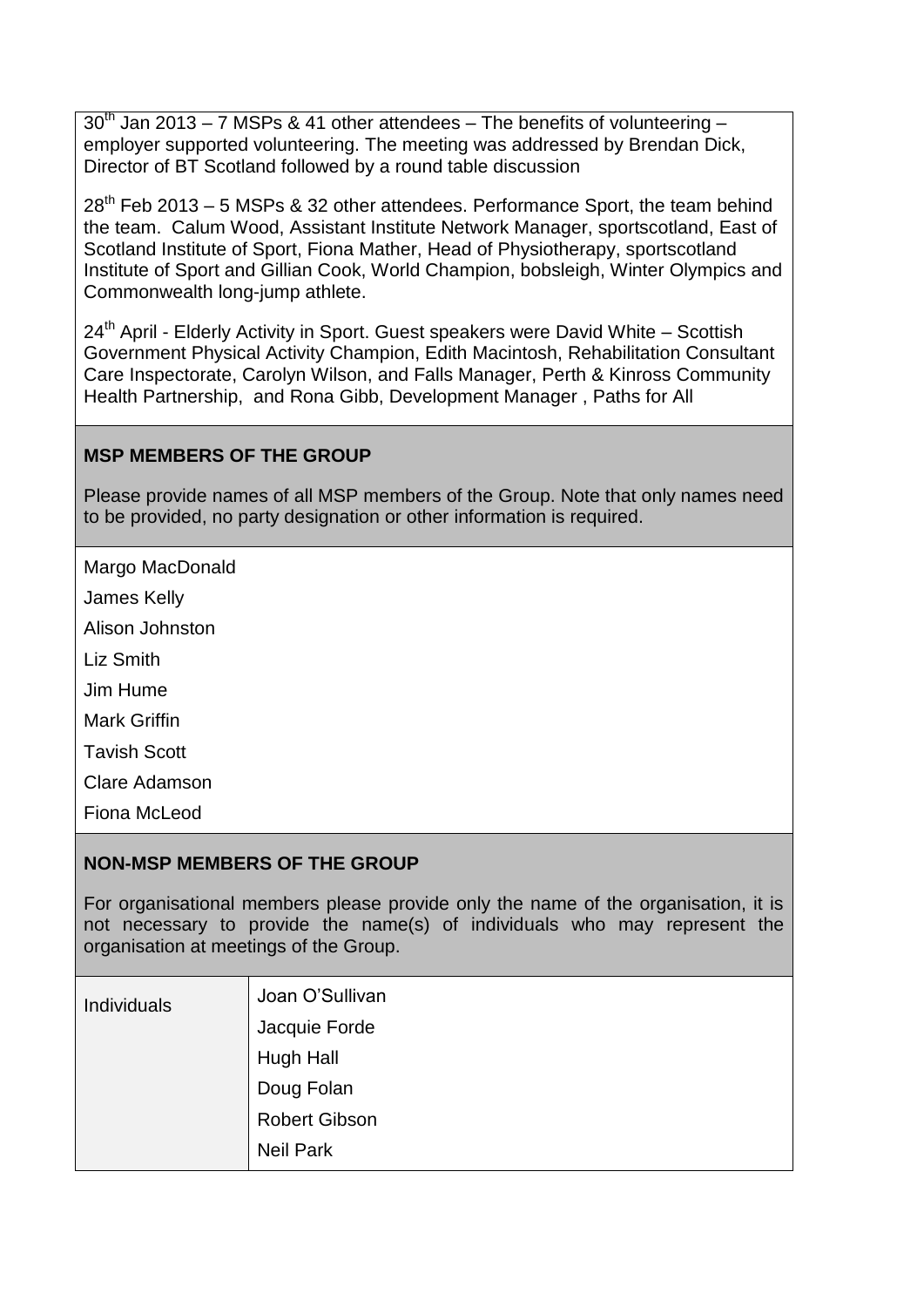|               | <b>Ron Sutherland</b>                                                  |
|---------------|------------------------------------------------------------------------|
|               | <b>George McQuitty</b>                                                 |
|               | John Clayton                                                           |
|               | Ronnie Sloan                                                           |
|               | <b>Alastair Ross</b>                                                   |
|               | <b>Charlie Raeburn</b>                                                 |
|               | David McColgan                                                         |
|               | Hayley Wotherspoon                                                     |
|               | David Gibson                                                           |
|               | Pam Scott                                                              |
|               | Jane Campbell Morrison                                                 |
|               | lan Hooper                                                             |
|               | Liza Baillie                                                           |
|               | Dougie Arneil                                                          |
|               | <b>Rick Kenney</b>                                                     |
|               | <b>Margaret Ann Fleming</b>                                            |
| Organisations | City of Edinburgh Council Culture and Sport                            |
|               | <b>Cricket Scotland</b>                                                |
|               | Edinburgh International Climbing Arena                                 |
|               | <b>Fields in Trust</b>                                                 |
|               | Glasgow 2014 OC                                                        |
|               | <b>GMB Scotland</b>                                                    |
|               | Institute of Sport, PE and Health Science (University of<br>Edinburgh) |
|               | <b>JudoScotland</b>                                                    |
|               | Live Active Leisure                                                    |
|               | Managers and Coaches Scotland                                          |
|               | Paths For All                                                          |
|               | <b>Physical Activity NHS Health Scotland</b>                           |
|               | <b>Powerhouse Fitness</b>                                              |
|               | Ramblers                                                               |
|               | <b>RCGP</b>                                                            |
|               | Royal Caledonian Curling Club                                          |
|               | <b>Royal Yachting Association</b>                                      |
|               | <b>SACU (Motorcycle Sport Scotland)</b>                                |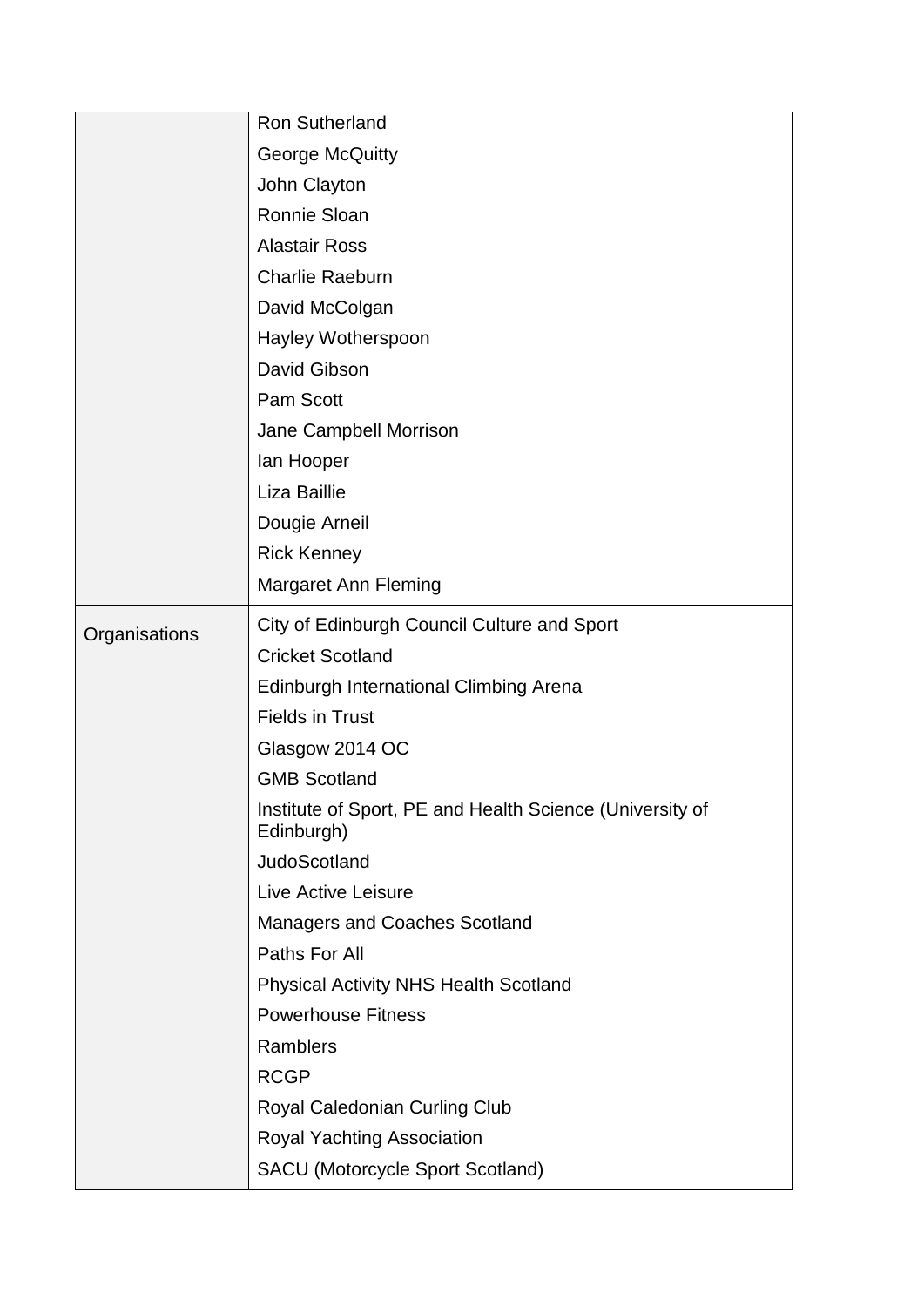| Safeguarding in Sport                                 |
|-------------------------------------------------------|
| SALSC (Scottish Association of Local Sports Councils) |
| <b>SAMH</b>                                           |
| Scottish Archery and Scottish Target Shooting         |
| <b>Scottish Canoe Association</b>                     |
| Scottish Council of Independent Schools               |
| <b>Scottish Cycling</b>                               |
| <b>Scottish Disability Sport</b>                      |
| <b>Scottish Football Association</b>                  |
| <b>Scottish Handball Association</b>                  |
| <b>Scottish Orienteering Association</b>              |
| <b>Scottish Premier League Trust</b>                  |
| <b>Scottish Sports Aid Trust</b>                      |
| <b>Scottish Sports Association</b>                    |
| <b>Scottish Student Sport</b>                         |
| <b>Scottish Swimming</b>                              |
| <b>Scottish Volleyball</b>                            |
| <b>Scottish Youth Parliament</b>                      |
| scottishathletics                                     |
| Senscot                                               |
| <b>Skills Active</b>                                  |
| sportscotland                                         |
| <b>STA</b>                                            |
| The Robertson Trust                                   |
| triathlon scotland                                    |
| Waterski & Wakeboard Scotland                         |
| <b>West Dumbarton Leisure Trust</b>                   |
|                                                       |

# **GROUP OFFICE BEARERS**

Please provide names for all office bearers. The minimum requirement is that two of the office bearers are MSPs and one of these is Convener – beyond this it is a matter for the Group to decide upon the office bearers it wishes to have. It is permissible to have more than one individual elected to each office, for example, coconveners or multiple deputy conveners.

| Convener | Margo MacDonald |
|----------|-----------------|
|          |                 |